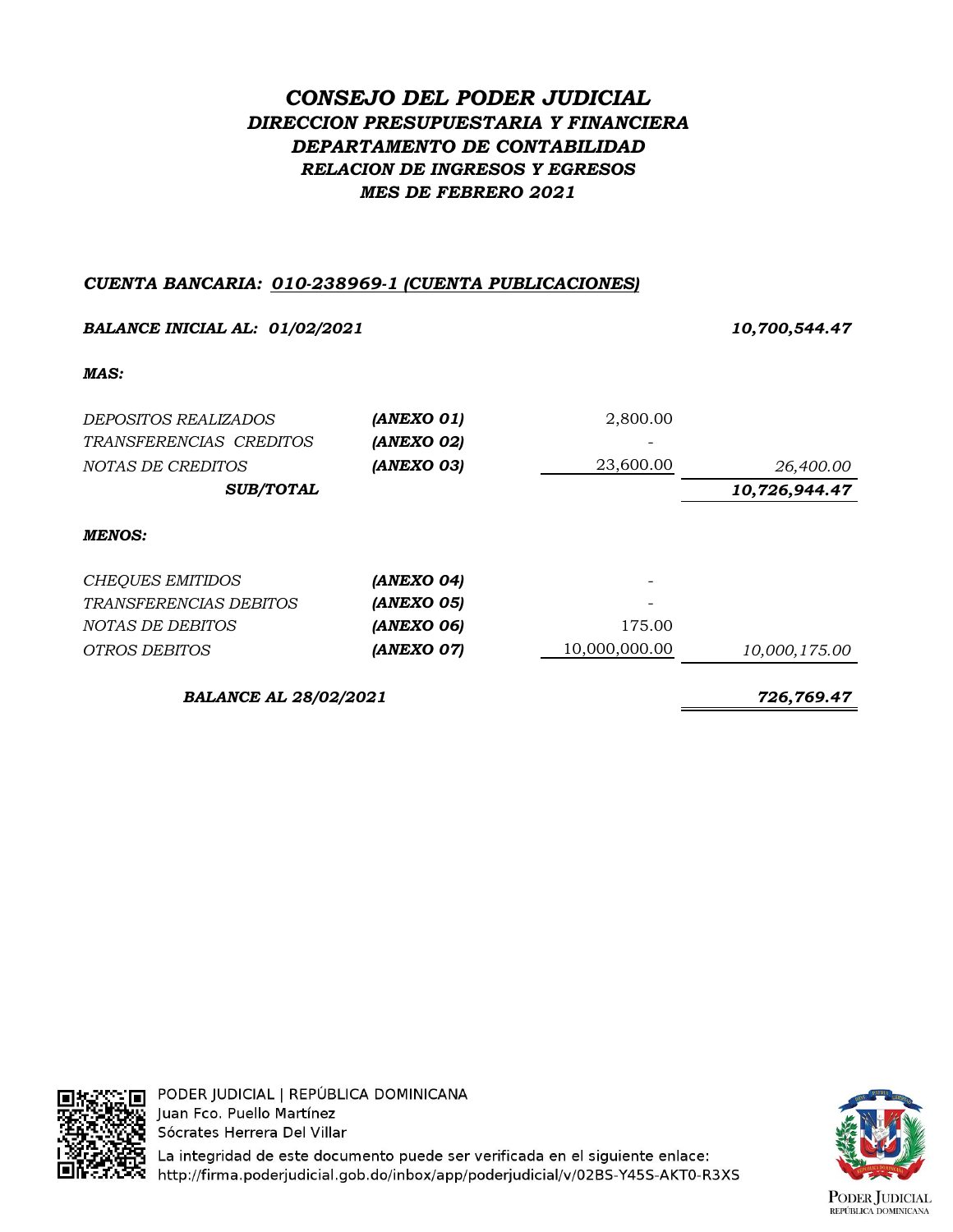# *CONSEJO DEL PODER JUDICIAL DIRECCION PRESUPUESTARIA Y FINANCIERA DEPARTAMENTO DE CONTABILIDAD RELACION DE INGRESOS Y EGRESOS MES DE FEBRERO 2021*

*ANEXO 01*

## *RELACION DE DEPOSITOS REALIZADOS MES DE FEBRERO 2021*

| <b>FECHA</b>      | NUM. | <b>DESCRIPCION</b>                                     | <i>VALOR RD\$</i> |
|-------------------|------|--------------------------------------------------------|-------------------|
| <i>11/02/2021</i> | 2453 | VENTA PUBLICACIONES JUDICIALES EN EL PJ. DE PUERTO PLA | 900.00            |
| <i>22/02/2021</i> | 2454 | VENTA PUBLICACIONES JUDICIALES EN EL DEPTO. JUD. DE SA | ,900.00           |
|                   |      | TOTAL RD\$                                             | 2.800.00          |

*ANEXO 02*

### *RELACION DE TRANSFERENCIAS CREDITOS MES DE FEBRERO 2021*

*FECHA NUM. DESCRIPCION VALOR RD\$*

*TOTAL RD\$*

*ANEXO 03*

 *-*

### *RELACION NOTAS DE CREDITOS MES DE FEBRERO 2021*

| <b>FECHA</b> | NUM. | <b>DESCRIPCION</b>                                              | <b>VALOR RD\$</b> |
|--------------|------|-----------------------------------------------------------------|-------------------|
| 28/02/2021   | 244  | CARGO POR CERTIFICACION DE JURAMENTACION DE ABOGADOS            | 9,300.00          |
| 28/02/2021   | 245  | CARGO POR CERTIFICACION DE JURAMENTACION DE ABOGADOS            | 1,400.00          |
| 28/02/2021   | 246  | CARGO POR CERTIFICACION DE JURAMENTACION DE NOTARIO             | 8,000.00          |
| 28/02/2021   | 247  | CARGO POR PERDIDA O CONFECCION DE CARNET                        | 200.00            |
| 28/02/2021   | 248  | CARGO POR CERTIFICACION DE JURAMENTACION DE ABOGADOS MEDIANTE   | 3,300.00          |
| 28/02/2021   | 249  | CARGO POR CERTIFICACION DE JURAMENTACION DE NOTARIO MEDIANTE TR | 500.00            |
| 28/02/2021   | 250  | CARGO POR CERTIFICACION DE JURAMENTACION DE ABOGADOS MEDIANTE   | 600.00            |
| 28/02/2021   | 251  | CARGO POR CERTIFICACION DE JURAMENTACION DE ABOGADOS MEDIANTE   | 300.00            |
|              |      | TOTAL RD\$                                                      | 23,600.00         |